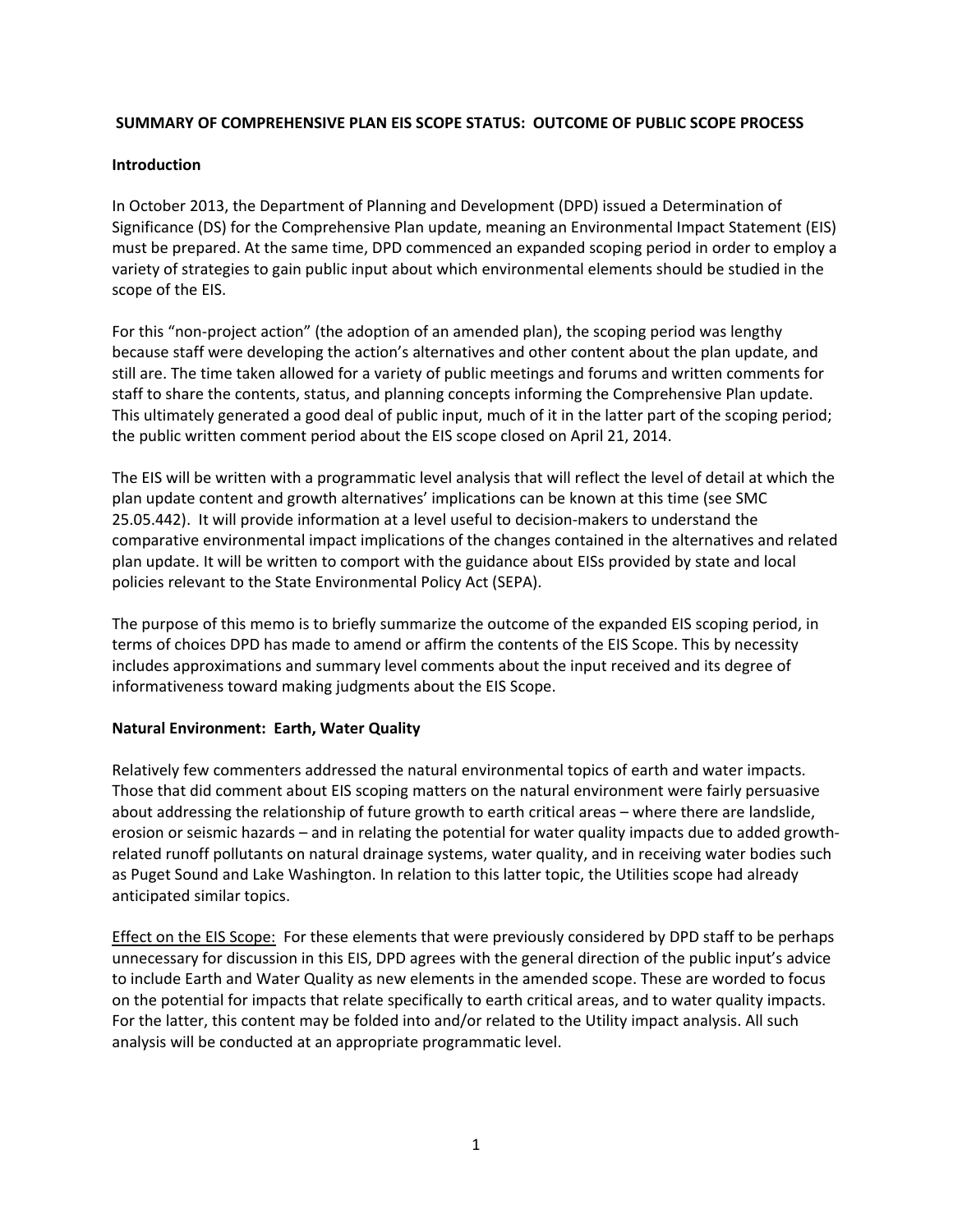#### **Natural Environment: Air Quality, Climate, Noise**

Air quality, climate and noise received relatively few comments, primarily agreeing with the need for study. One commenter suggested analyzing noise from highways and airplanes. The Port of Seattle agreed regarding the need for a noise and air quality study, but also suggested that noise and air quality relationships between residential land uses and port and industrial uses should be studied.

Effect on the EIS Scope: Port/industrial/residential land use relationships and health relationships are acknowledged and may be mentioned as a distinct type of condition in land use, noise and air quality analysis for this EIS. Port land use activities will also be acknowledged in the land use section of the EIS.

### **Land Use: Including Height/Bulk/Scale Compatibility, Aesthetics**

Numerous commenters gave input about the Comprehensive Plan's draft growth alternatives, how growth planning and its analysis should occur, advocating additional alternatives such as one that better addresses bus transit as an influence on growth strategies, expressing preferences about zoning limits, and concerns or interests about what the implications of growth strategies could be (more or fewer tall buildings, effect on small business district character, etc.). Several commenters say that the objectives should include avoiding growth patterns that overwhelm neighborhoods, and wonder about the City's strategies to promote good outcomes. The Port of Seattle's comments about land use conflicts with residential uses are acknowledged and will be mentioned in this section.

The diversity of individual interests expressed in the comments about growth, growth strategies and implications for neighborhoods is helpful as planning input for the Comprehensive Plan update, and for being mindful about the perceived range of potential impacts of growth. This has contributed to the decision to add another growth alternative to the EIS (See the "Definition of EIS/Growth Alternatives" discussion later in this memo).

The range of public commentary only occasionally touched directly on EIS topics relating to land use compatibility and issues of height/bulk/ scale, such as preference to retain pedestrian scale in future developments, and favor for retaining view corridors and avoiding excessive shading of public spaces. Some commentary about alternatives also included rationales that expressed preferences for low‐rise building scale in certain places such as urban villages, to retain compatible conditions. Also see the other land use section discussions below.

Effect on EIS Scope: This section of the EIS is appropriately scoped and worded to encompass a broad range of land use topics at a programmatic level. A good deal of the public's interests in growth alternatives, manner of future growth, and implications of growth on urban centers and urban villages may be satisfied by discussions and analyses that will be present throughout the EIS, as it portrays and evaluates the growth alternatives. They may also be addressed by virtue of the range of changes to the Comprehensive Plan's wording that will be proposed. However, no substantive changes were made to this part of the EIS scope.

#### **Land Use: Relationship to Plans and Policies**

See the above summary of comments relating to land use. Land use/relationship to plans and policies received relatively few direct comments about what should be included in the EIS scope. Some of these were from the Port of Seattle, seeking analyses of the Manufacturing and Industrial Centers (MICs), the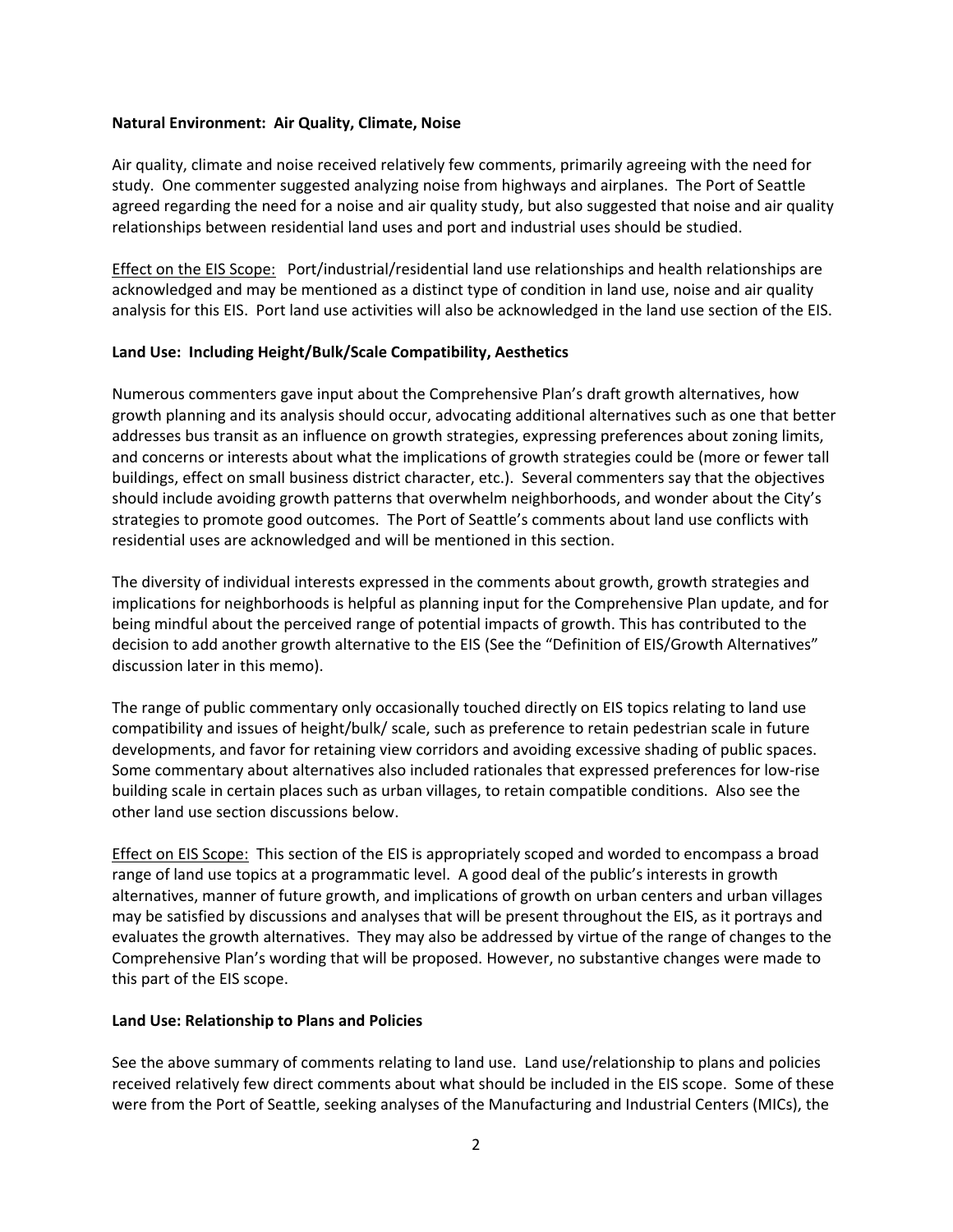Industrial Commercial zones, and the potential removal of the Stadium Transition Area Overlay from the Greater Duwamish MIC. As well, the City Neighborhood Council's (CNC) comments requested essentially that the proposed amendments and growth policies that will be included in the Comprehensive Plan update should be reviewed against the other values and goals represented in the Comprehensive Plan.

Effect on EIS Scope: Drawn from the breadth of comments made, a list of additional specific plans and policies were identified to discuss in this section and/or in the Transportation section. These relate to comments that cited tree canopy objectives, and interest in pedestrian, transit, bicycling, safety, and freight needs. Relationships to capital improvement planning and shoreline master program also make sense as add-on topics given the span of comments on planning for future infrastructure improvements, and in relation to the comments received on the water-related topics. They are added to the EIS scope as follows:

- Urban Forest Stewardship Plan (e.g. addressing tree canopy preservation and restoration)
- Shoreline Master Program
- Capital Improvement Program
- **•** Transportation Strategic Plan
- Seattle Transit Master Plan
- Seattle Pedestrian Master Plan
- Seattle Bicycle Master Plan
- Seattle Freight Mobility Action Plan

With regard to the Port of Seattle's topics of interest: the MIC analysis topic will be addressed as noted in the Housing/Population/Employment section below; and both the IC zone and Stadium Transition Area Overlay topics were already analyzed in the SEPA determination for the 2013 amendment cycle.

Regarding the CNC's request that future growth policies and policy amendments in the Comprehensive Plan be reviewed against the other values and goals in the Comprehensive Plan, the EIS scope already reflects that thought in the following: "Consultant will review and discuss the impacts and consistency of the alternatives' contents with respect to the Seattle Comprehensive Plan's focus, direction and major objectives."

### **Land Use: Housing, Population, Employment**

See the above summary of comments relating to land use. Numerous comments addressed wide‐ ranging opinions about the alternatives and growth strategies, many expressing preliminary opinions about which alternative would be preferable. Many comments were also concerned about the implications of growth upon existing neighborhoods, and several also addressed topics relating to affordable housing and the implications for the future demographics of the city. Several comments also suggested that the City should pursue policies that would result in better management of the future growth, to avoid potential impacts of too much growth in any particular neighborhood. In addition, several comments addressed topics relating to ethnic diversity, social, and economic equity interests, some in relation to the potential for gentrification (see discussion later in this memo).

A few commenters requested more information about the justifications for the growth assumptions being made, and details such as whether the numbers are accurate and/or have to be accepted for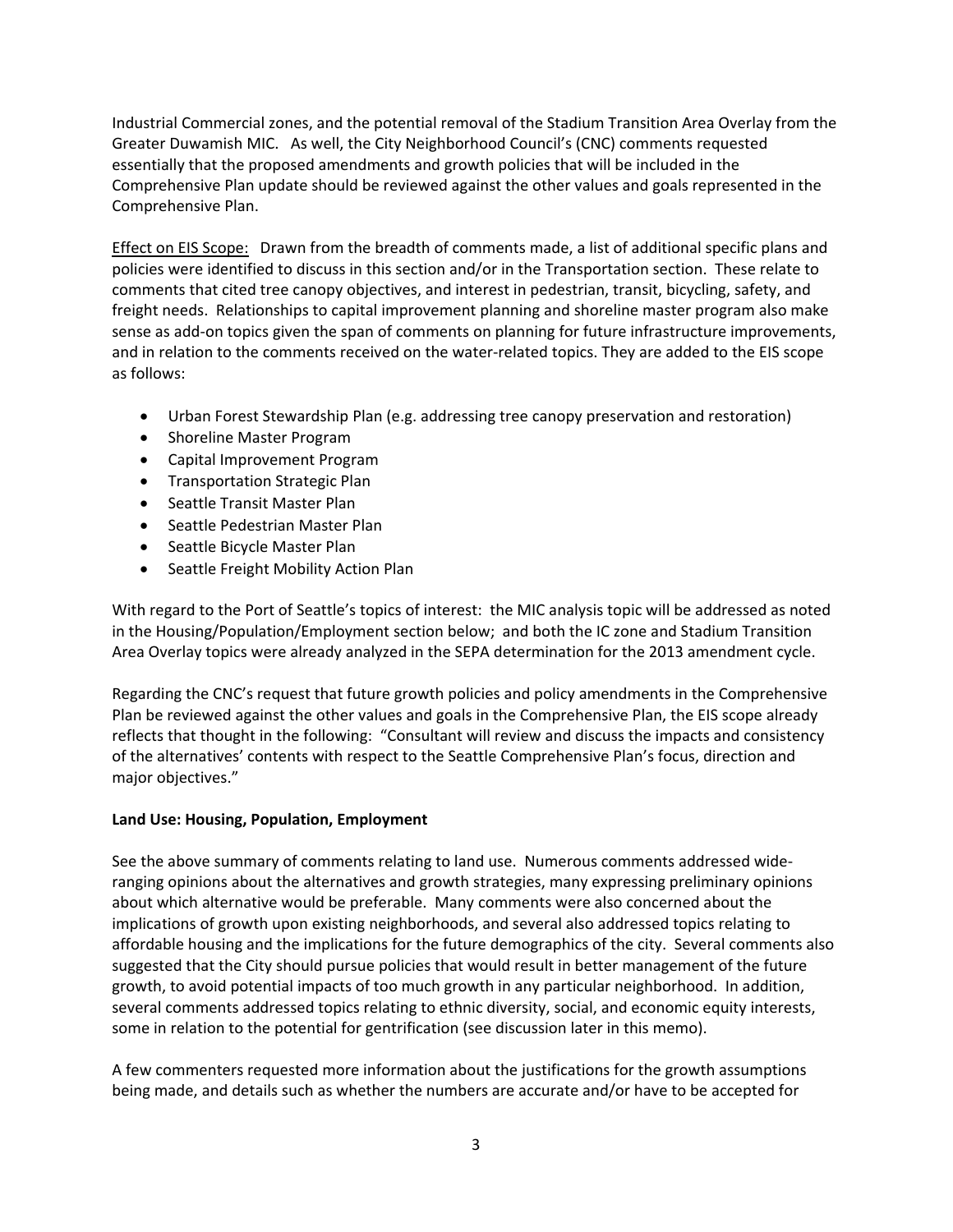future growth planning purposes. A few commenters, such as the CNC, advocated for analyzing different growth scenarios, such as at low, mid- and high levels. A few commenters provided thoughts about how the EIS should be analyzing growth and housing questions.

The Port of Seattle's comments encourage recognition of the Port and industrial sector's jobs and economic contributions. This and related topics, such as freight mobility, represent the intersections of land use, transportation and economic development policies. These should be acknowledged and reviewed at a programmatic level in the EIS, to the degree that there could be Comprehensive Plan implications for the economy and employment.

Effect on EIS Scope: The range of comments on these topics illustrates the public's interests in the many demographic implications of future growth that pertain to where people live and work, and future prospects for a diversity of households to continue to be able to find housing and work and live in an affordable manner. This will vary across the growth alternatives that will be studied in this EIS.

While commenters' input and questions about the growth scenario details and justifications are acknowledged as helpful input to the comprehensive planning staff's work in defining the scenarios, they do not necessitate changes in the EIS scope. Likewise, the EIS approach is oriented toward analyzing worst-case impacts at a programmatic citywide level – which discourages the inclusion of lesser-growth scenarios. The scope also will not require variations covering numerous "what-if" scenarios of future growth excessively concentrated in particular neighborhoods (see SMC 25.05.442 and .448).

The Scope has been amended so that the employment‐related implications of land use and freight policies, similar to the Port's requests for analysis, will be discussed.

### **Transportation, Parking**

Transportation systems play an important role in the city and in its Comprehensive Plan growth alternatives. Numerous comments addressed preferences or pros/cons of the growth alternatives, in relation to how they would interface with the transportation system and neighborhoods or sectors of the city. This type of land use/transportation topic will be addressed in the EIS through the final definition and analysis of the four growth alternatives.

Despite the importance of this element, only a limited number of comments directly relate to the EIS transportation scope. Some comments endorse the need for various kinds of transportation details to be addressed – bicycles, parking, transit, pedestrian safety. A few other comments suggest that the EIS should strive to address impacts in greater detail, to the neighborhood and subarea level with tools or measures that communicate the impacts better than past "screenline" analyses. A few comments request that indications be given about what assumptions will be made about the EIS modeling's relationship to particular projects or planning efforts such as light rail expansion to Ballard, or freight related study efforts.

Effect on EIS Scope: The EIS scope is appropriately defined and indicates a reasonably detailed yet programmatic study of the various components of transportation. It suggests a level of subarea analysis from which it will possible to draw reasonable conclusions about impacts in the most affected subareas and growth vicinities. This should exceed the level of analysis provided by past screenline level analyses. The scope has been amended to have the consultant explain whether assumptions are made specifically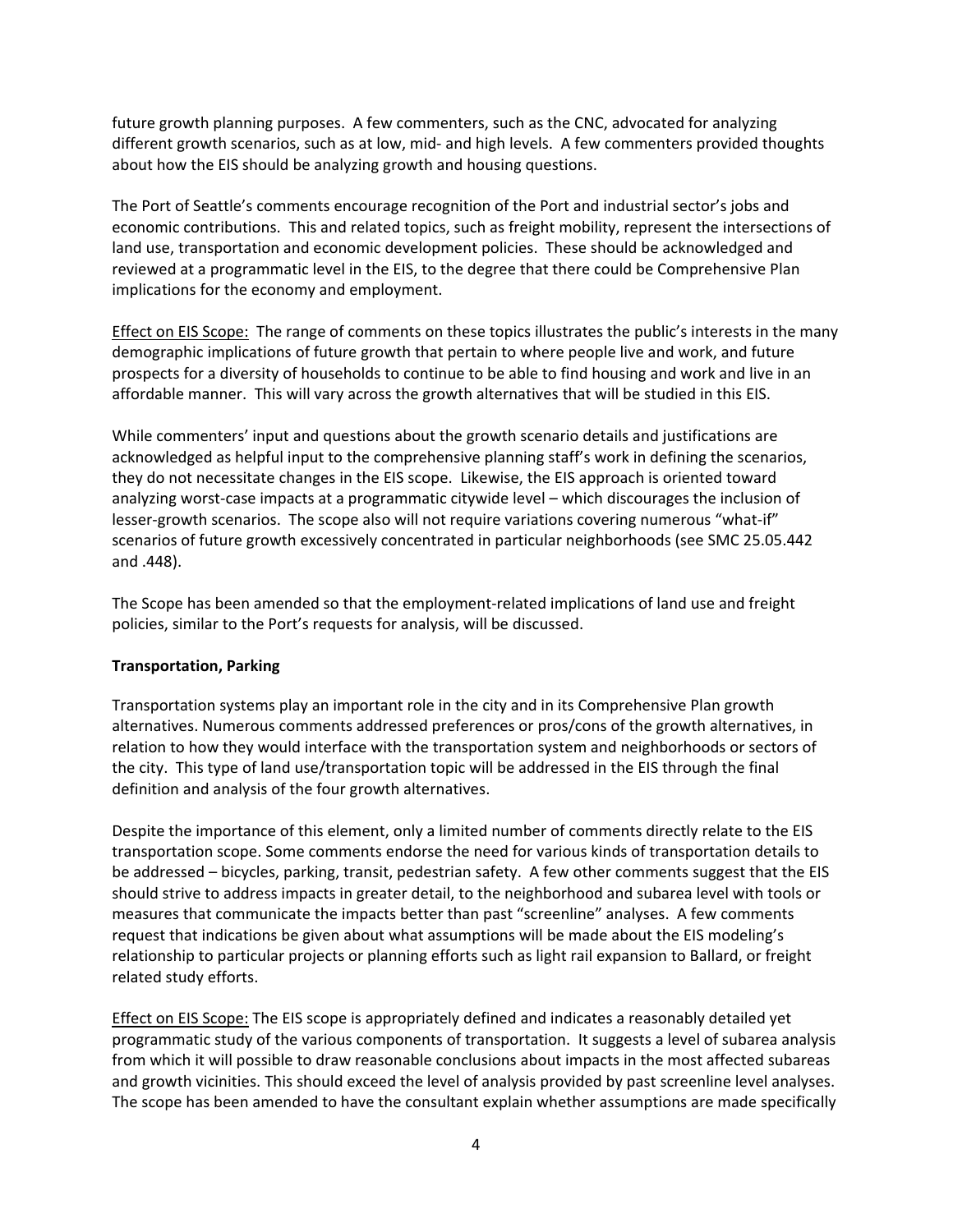about certain future planning projects or endeavors, and/or to ensure they sufficiently explain what the input assumptions are.

### **Public Services: Parks/Recreation, Fire, Police, Schools, Other**

The range of comments on public services focused primarily on those seeking provision of essential services/amenities such as parks and recreational amenities and schools in a timely manner to address impacts of growth. A portion of the comments also extended their expectations to utilities and a few other public services that would also be affected by future growth. (Several commenters advocate the use of strategies such as impact fees.) A lesser number of commenters sought more specific assessment of the fiscal ability of the City to pay for the anticipated extent of added public service needs that may occur with future growth. A few unique comments recommended the inclusion of "public health" services impacts, impact on off‐leash dog areas and animal control, and broadband communications utilities.

Effect on the EIS Scope: The EIS scope is drafted appropriately to accommodate a programmatic level of analysis suited to the Comprehensive Plan alternatives. This, along with functional plan updates in the Comprehensive Plan, will include consideration of how the projected service needs can be satisfied in a timely manner under the varying alternatives. Therefore, the scope already encompasses analysis of service provisions adequately and does not need to be amended to address these matters. While the fiscal ability of the City to provide future improvements is an interest that may be qualitatively discussed in the public services and utilities sections, a quantitative fiscal analysis will not be required for this EIS, and neither will topics such as monetary cost-benefit analyses and methods of taxation or financing improvements related to proposals (see SMC 25.05.440, .442, .448, and .450). This memo does not comment further on relationship of the Comprehensive Plan to the Growth Management Act (GMA), because it retains a focus on summarizing EIS scoping outcomes.

DPD notes the unique topics relating to broadband, public health services, animal control and animal recreation, and, which fall into SEPA categories of communications, other governmental services, and parks/recreation. While future growth will affect demands for these services, in DPD's judgment a compelling reason was not expressed why the City should expect "more than a moderate" adverse impact potential in these services. Future service levels may be affected by numerous factors that are hard to predict. For example, will these services' provision continue to occur similar to current funding practices? Will the future bring different sorts of funding practices or service delivery strategies? To what degree are 'public health' services also provided by private non‐profit parties, and what range of such health services was meant by the commenters? In the case of communications networks, what will the future hold for broadband technology and what sort of market‐based trends might affect the long‐ term demand and supply for broadband networks? Availability of public health services and effects on off‐leash areas as recreational facilities may be mentioned within social equity analyses to be included in an appendix to this EIS, and in park/recreation impact analyses, respectively. However, the EIS scope does not warrant modification regarding these topics.

### **Utilities: Water, Sewer, Electrical, Other**

Similar to the discussion of public services above, there is a common expectation that the City will plan for future infrastructure improvements across the city in ways that will provide the systems necessary to serve residents in a timely fashion. Commenters cited a desire to have future development pay for new